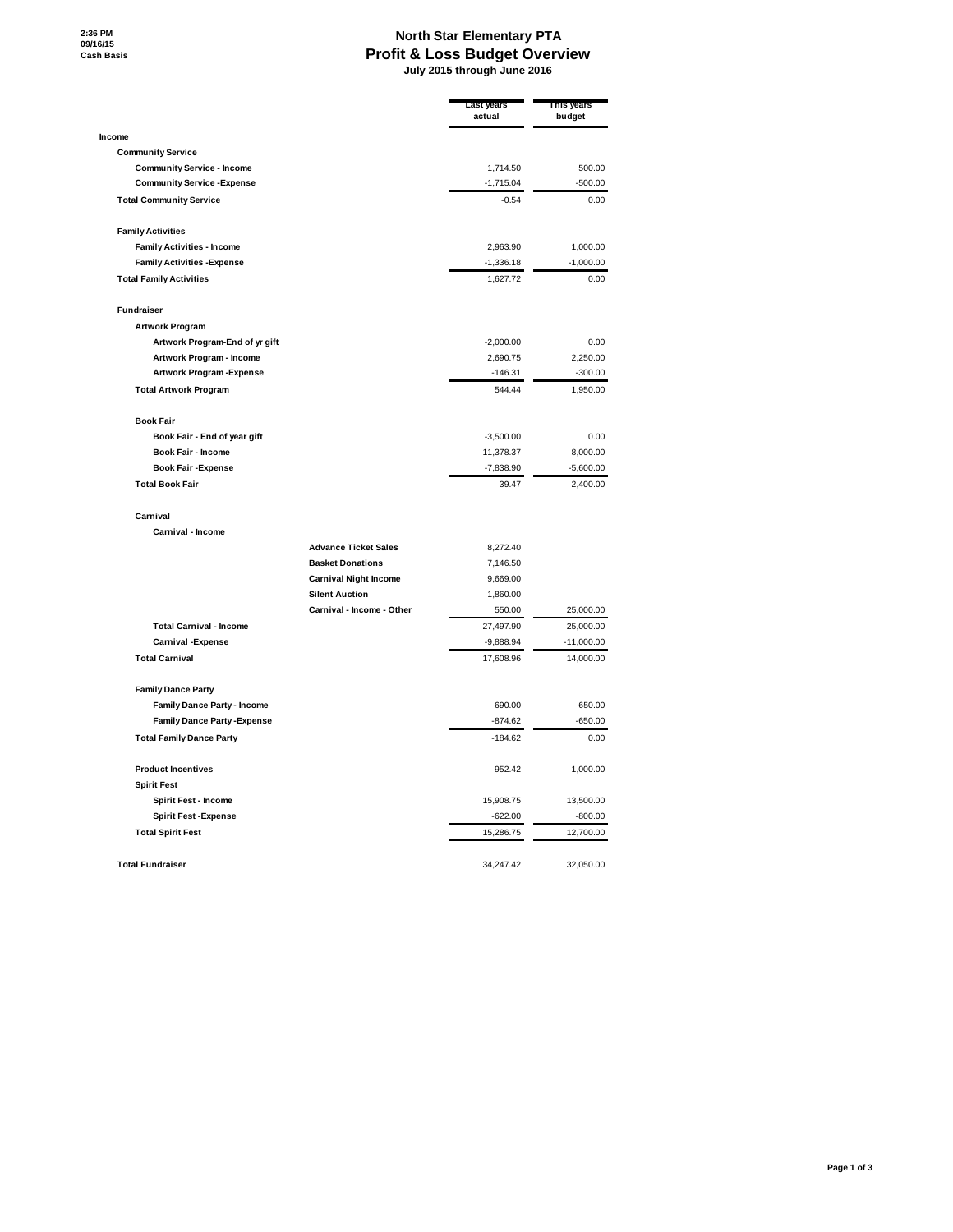## **North Star Elementary PTA Profit & Loss Budget Overview July 2015 through June 2016**

|                                                            | Last years<br>actual | This years<br>budget |                       |
|------------------------------------------------------------|----------------------|----------------------|-----------------------|
| Interest Income                                            | 16.88                | 10.00                |                       |
| Membership                                                 |                      |                      |                       |
| Membership - Income                                        | 2,475.00             | 2,500.00             |                       |
| <b>Membership-Expense</b>                                  | $-1,279.25$          | $-1,300.00$          |                       |
| <b>Total Membership</b>                                    | 1,195.75             | 1,200.00             |                       |
| <b>Spirit Wear</b>                                         |                      |                      |                       |
| Spirit Wear - Income                                       | 8,615.40             | 5,625.00             |                       |
| <b>Spirit Wear - Expense</b>                               | $-6,204.22$          | $-4,500.00$          |                       |
| <b>Total Spirit Wear</b>                                   | 2,411.18             | 1,125.00             |                       |
| <b>Staff Appreciation</b>                                  |                      |                      |                       |
| <b>Staff Appreciation - Income</b>                         | 814.06               | 750.00               |                       |
| <b>Staff Appreciation - Expense</b>                        | $-1,832.06$          | $-2,250.00$          |                       |
| <b>Total Staff Appreciation</b>                            | $-1,018.00$          | $-1,500.00$          |                       |
| Yearbook                                                   |                      |                      |                       |
| Yearbook - Income                                          | 8,020.00             | 7,950.00             |                       |
| Yearbook - Expense                                         | $-7,389.90$          | $-7,500.00$          |                       |
| <b>Total Yearbook</b>                                      | 630.10               | 450.00               |                       |
| <b>Total Income</b>                                        | 39,110.51            | 33,335.00            |                       |
| <b>Expense</b>                                             |                      |                      |                       |
| <b>Academic Competition</b>                                |                      |                      |                       |
| Math Olympiad                                              | 109.00               | 218.00               |                       |
| <b>National Geography Bee</b>                              | 100.00               | 100.00               |                       |
| <b>Science Olympiad</b>                                    | 0.00                 | 50.00                |                       |
| <b>Spelling Bee</b>                                        | 130.00               | 143.50               |                       |
| <b>Stock Market</b><br><b>Total Academic Competition</b>   | 175.00<br>514.00     | 160.00<br>671.50     |                       |
|                                                            |                      |                      |                       |
| <b>Charitable Assistance</b>                               | 326.00               | 500.00               |                       |
| <b>Copy/Printing</b>                                       | 296.70               | 500.00               |                       |
| <b>Family Fitness</b>                                      | 0.00                 | 50.00                |                       |
| <b>Field Day</b>                                           | 255.15               | 250.00               |                       |
| <b>Fifth Grade Activities</b>                              | 800.00               | 1,200.00             |                       |
| <b>Garden Committee</b>                                    | 540.14               | 500.00               |                       |
| <b>Health and Wellness</b><br><b>Instructional Support</b> | 200.00<br>1,768.04   | 200.00<br>1,900.00   |                       |
| Insurance                                                  | 179.00               | 179.00               |                       |
| Outdoor classroom                                          | 0.00                 |                      | 2,500.00 Up to amount |
| <b>Post Office</b>                                         | 82.60                | 100.00               |                       |
| Programs                                                   |                      |                      |                       |
| <b>ARC</b>                                                 | 1,525.00             | 1,740.00             |                       |
| <b>Assembly Programs</b>                                   | 1,145.00             | 1,200.00             |                       |
| Enrichment                                                 | 0.00                 | 200.00               |                       |
| Guidance                                                   | 0.00                 | 200.00               |                       |
| Junior Achievement                                         | 1,815.00             | 1,800.00             |                       |
| <b>Music</b>                                               | 226.84               | 500.00               |                       |
| <b>Native American Day</b>                                 | 150.00               | 150.00               |                       |
| Odyssey of the Mind - y/e gift                             | 280.00               | 0.00                 |                       |
| Other                                                      | 0.00                 | 125.00               |                       |
| <b>Physical Education</b>                                  | 0.00                 | 400.00               |                       |
| <b>Reflections</b>                                         | 30.98                | 100.00               |                       |
| <b>Science Programs</b>                                    | 3,889.00             | 4,500.00             |                       |
| <b>Total Programs</b>                                      | 9,061.82             | 10,915.00            |                       |